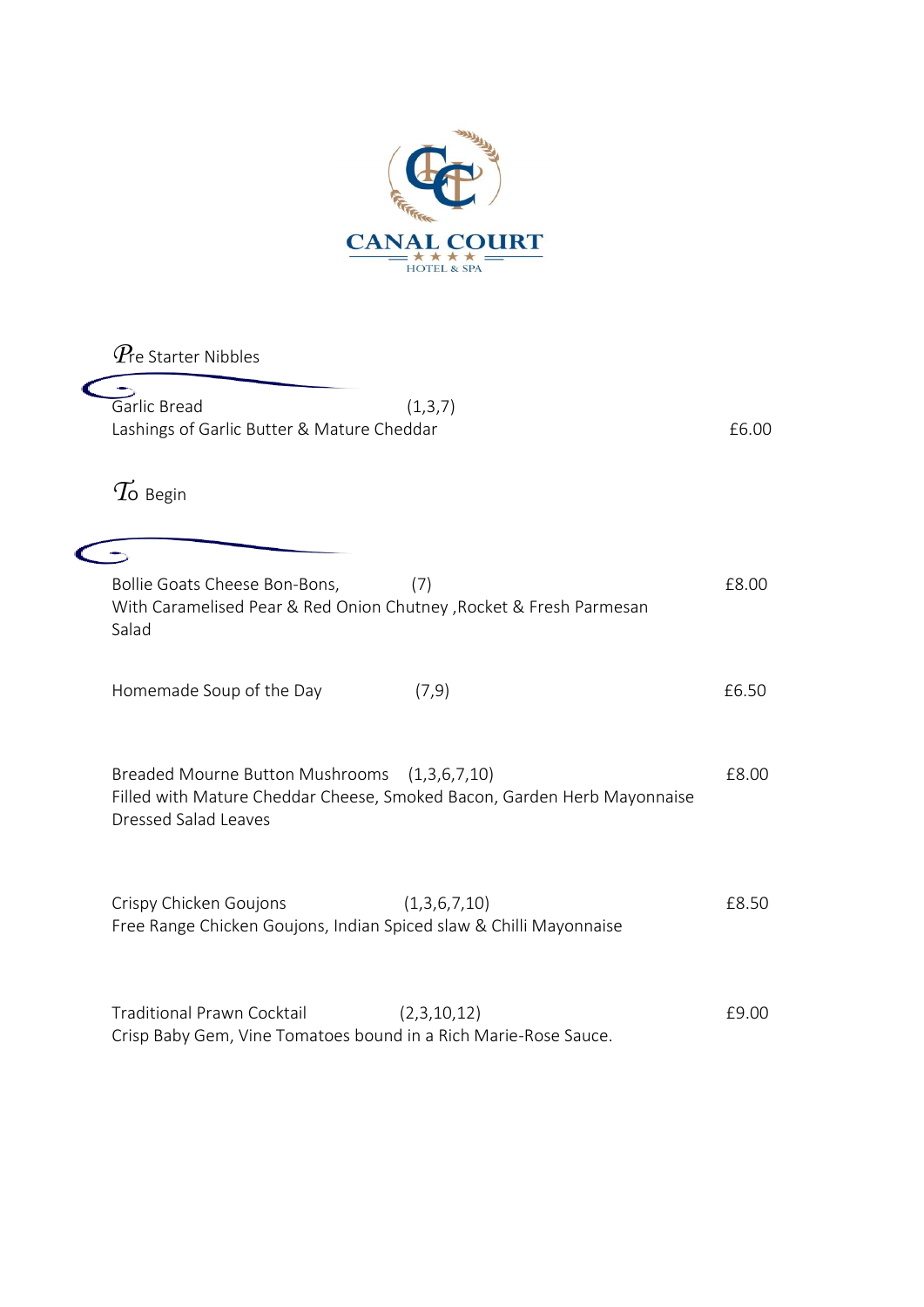

## *M*ain Course

| Sirloin (£5.00 Supplement)                                                              |           | £27.00 |
|-----------------------------------------------------------------------------------------|-----------|--------|
| Fillet<br>(£7.00 Supplement)                                                            |           | £29.00 |
| Crispy Onion Ring, Brandy Cream Sauce<br>(1,3,6,7,12)                                   |           |        |
| Lamb Rack<br>Slow Roasted Lamb Rack, Champ, Honey Glazed Baby Carrots, Merlot Wine Jus. | (7, 12)   | £23.00 |
| Sauté Fillet of Free Range Chicken<br>Oyster Mushroom, Cured Lardons, Tarragon Emulsion | (7, 12)   | £21.00 |
| Chicken Maryland<br>Breast of Chicken with Bacon, Tomato, Pineapple and Banana Fritter  | (1,3,6,7) | £19.00 |
| Honey Roasted Confit Duck Leg (1,3,9)<br>Asian Greens, Spiced Noodles                   |           | £19.00 |
| <b>Baked Salmon</b><br>Creamed Cabbage, Wild Garlic Chargrilled Asparagus               | (4,7,12)  | £20.00 |
| Pan Seared Seabass<br>Roasted Courgette, Red Pepper Salad, Fine Garden Herb Velouté     | (4,7,12)  | £21.00 |

\*All Main Courses come with a side order included\*